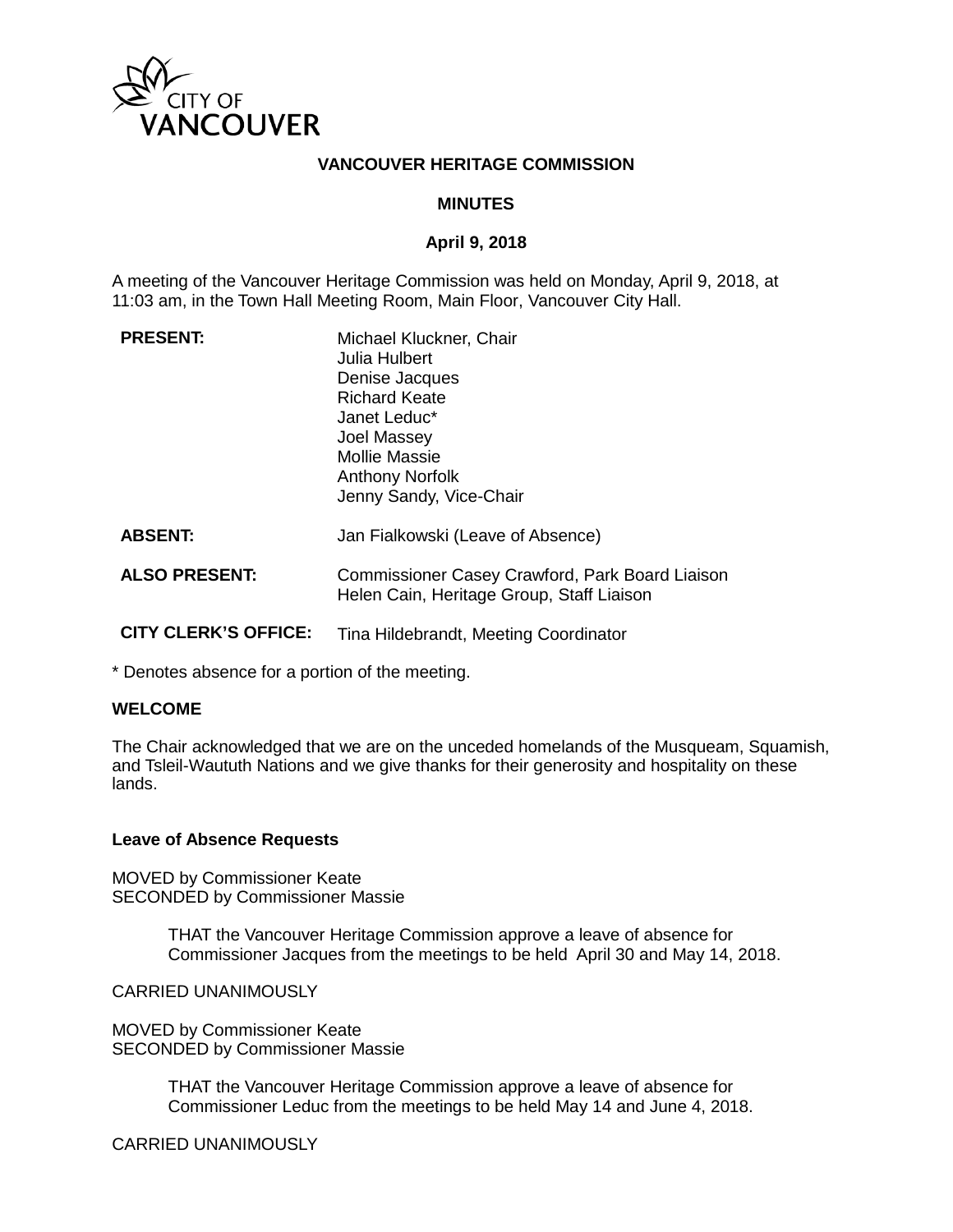# **Approval of Minutes**

MOVED by Commissioner Leduc SECONDED by Commissioner Massie

> THAT the Vancouver Heritage Commission approve the Minutes from the meeting held March 12, 2018, as circulated.

CARRIED UNANIMOUSLY

### **1. Business Arising from the Minutes**

None

### **2. Conservation Review**

## **a) 3123–3129 West Broadway - Hollywood Theatre VHR B Application: HRA**

Issues:

- Proposed Heritage Revitalization Agreement including a Heritage Designation Bylaw and a Heritage Conservation Plan;
- Proposed new development in exchange for the conservation of the theatre.
- Applicants: Marianne Amodio, Architect Donald Luxton, Heritage Consultant
- Staff: James Boldt, Planner II, Heritage Group Paul Cheng, Senior Development Planner, Urban Development

Staff and the Applicants provided an overview of the application and responded to questions.

MOVED by Commissioner Keate SECONDED by Commissioner Massie

> THAT the Vancouver Heritage Commission enthusiastically supports the proposal to restore and conserve the Hollywood Theatre at 3123-3129 West Broadway, and to construct a 6-storey mixed-use development to its west, noting the following:

- the 2 storeys of extra height are earned by not developing the theatre space;
- the horizontal massing is a good fit with the verticality of the historic theatre style;
- the cantilevered portion above the theatre is an acceptable design solution;
- the 4 smaller commercial spaces are good for neighbourhood retail;
- the colour palette for the theatre as proposed is supported; however, the Commission urges the architects to seek a sympathetic colour palette for the new building; and
- complementary and sympathetic artwork relating to the heritage theatre, or no mural at all, should be considered for the visible sidewall of the theatre.

# CARRIED UNANIMOUSLY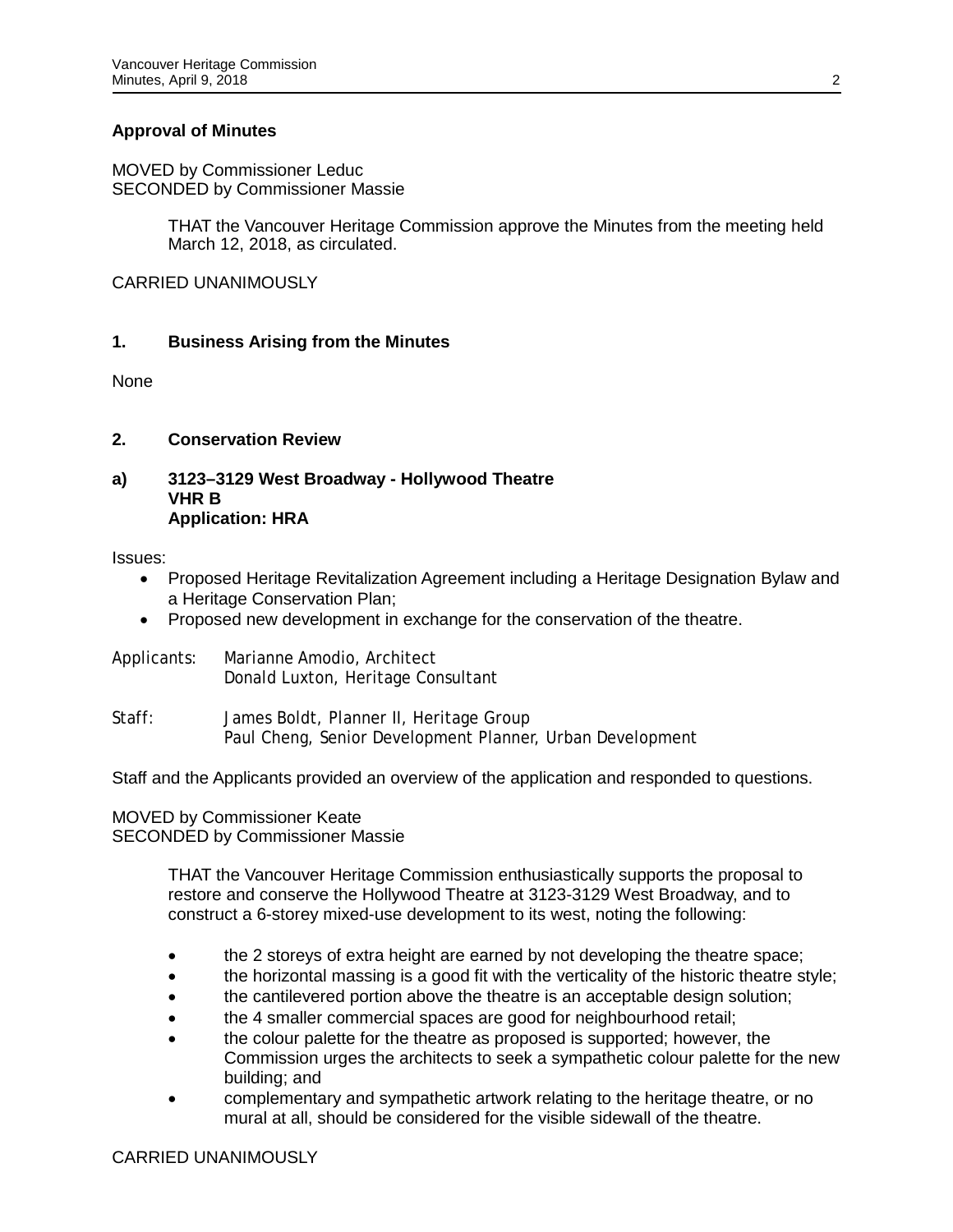#### *\* \* \* \* \**

*The Commission recessed at 11:53 am and reconvened at 12:06 pm.*

*\* \* \* \* \**

### **b) 4949 Heather Street – Fairmont Building VHR A Policy Statement Process**

Staff: Kirsten Robinson, Major Sites, Vancouver South James Boldt, Planner II, Heritage Group

Staff provided an update on the Policy Context Statement process to date and sought the Commission's advice to Council on the approach for the Fairmont Building at a high level.

In discussion, the Commission agreed that more time was required to review this application.

MOVED by Commissioner Kluckner SECONDED by Commissioner Keate

> THAT the Vancouver Heritage Commission thanks staff for the presentation on the Heather Lands on April 9, 2018, and recognizes the multiple sets of values incorporated into its history;

> FURTHER THAT the Commission, with a responsibility to advise on the City's Heritage Register, has been unable to arrive at a comprehensive motion on the matter of the Fairmont Academy due to the small amount of time made available for it on the agenda, and wants it to be the only item on the agenda of a special meeting of the Commission to be held as soon as possible.

## CARRIED UNANIMOUSLY

Subsequently, the Commission agreed to schedule a Special Meeting on April 16, 2018, to consider this application.

### **c) 35-43 West 6th Avenue – Coulter House VHR: 'C' (proposed) and Heritage Designation DP-2017-00940**

Issues:

- Porch restoration
- Landscape plan
- Access to interior
- Disabled access to restaurant
- Signage
- Colour scheme

Staff: Hugh McLean, Heritage Planning Analyst, Heritage Group

Staff provided an update on the application and responded to questions.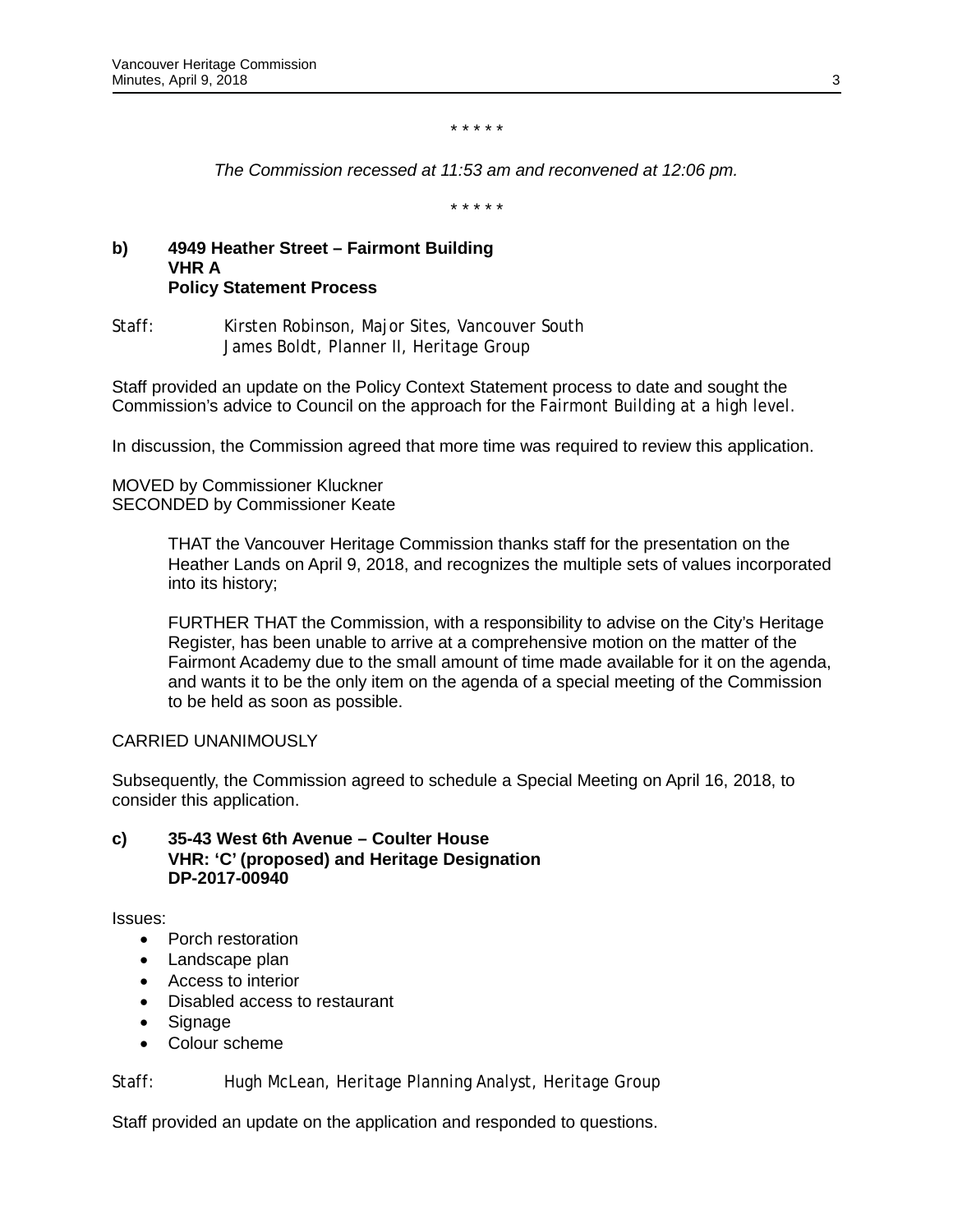# MOVED by Commissioner Sandy SECONDED by Commissioner Massie

THAT the Vancouver Heritage Commission, on the matter of the development application for 35-43 West 6th Avenue (Coulter House) which the Commission reviewed on February 5, 2018, and supported with reservations, is now able to confirm its support for the above-noted application as presented on April 9, 2018, noting the following items that were addressed by staff:

- the Porch restoration as presented addresses the Commission's concerns;
- the landscape plan, although deficient in visuals, appears satisfactory;
- public access to the interior of the house is no longer a matter of concern;
- disabled access to the proposed restaurant has been adequately addressed;
- signage as presented is complementary to the house; and
- on the colour scheme, there is a suggestion that the window sashes be painted black to enhance it.

# CARRIED

(Commissioner Jacques opposed)

*\* \* \* \* \**

*At this point in the proceedings, the Commission agreed to vary the order of the agenda to deal with New Business item 4.a prior to item 2.d. For clarity, the minutes are recorded in chronological order.*

*\* \* \* \* \** 

# **4. New Business**

# **a) Pearson Dogwood Re-Development**

Commissioner Norfolk provided an updated on the Pearson Dogwood Re-development as presented at the Development Permit Board meeting on April 3, 2018.

He advised that during initial public consultations in 2013, participants were assured that an assessment would be made whether Heritage resources could be identified on the block. Particular reference was made to the Power House, with its distinctive chimney, as a possible resource. Recent approval by the Development Permit Board of a development plan for Parcel A of Phase 1 confirms that conservation and adaptive re-use of the Power House will not be possible regardless of whether it is assessed as having Heritage value. It became apparent that the promised Heritage assessment of the block overall has not been conducted.

MOVED by Commissioner Norfolk SECONDED by Commissioner Leduc

> THAT the Vancouver Heritage Commission regrets that, as far as it is aware, the possibility of Heritage resources existing on the Pearson Dogwood block has not yet been assessed as promised, and requests that this omission be corrected expeditiously.

CARRIED UNANIMOUSLY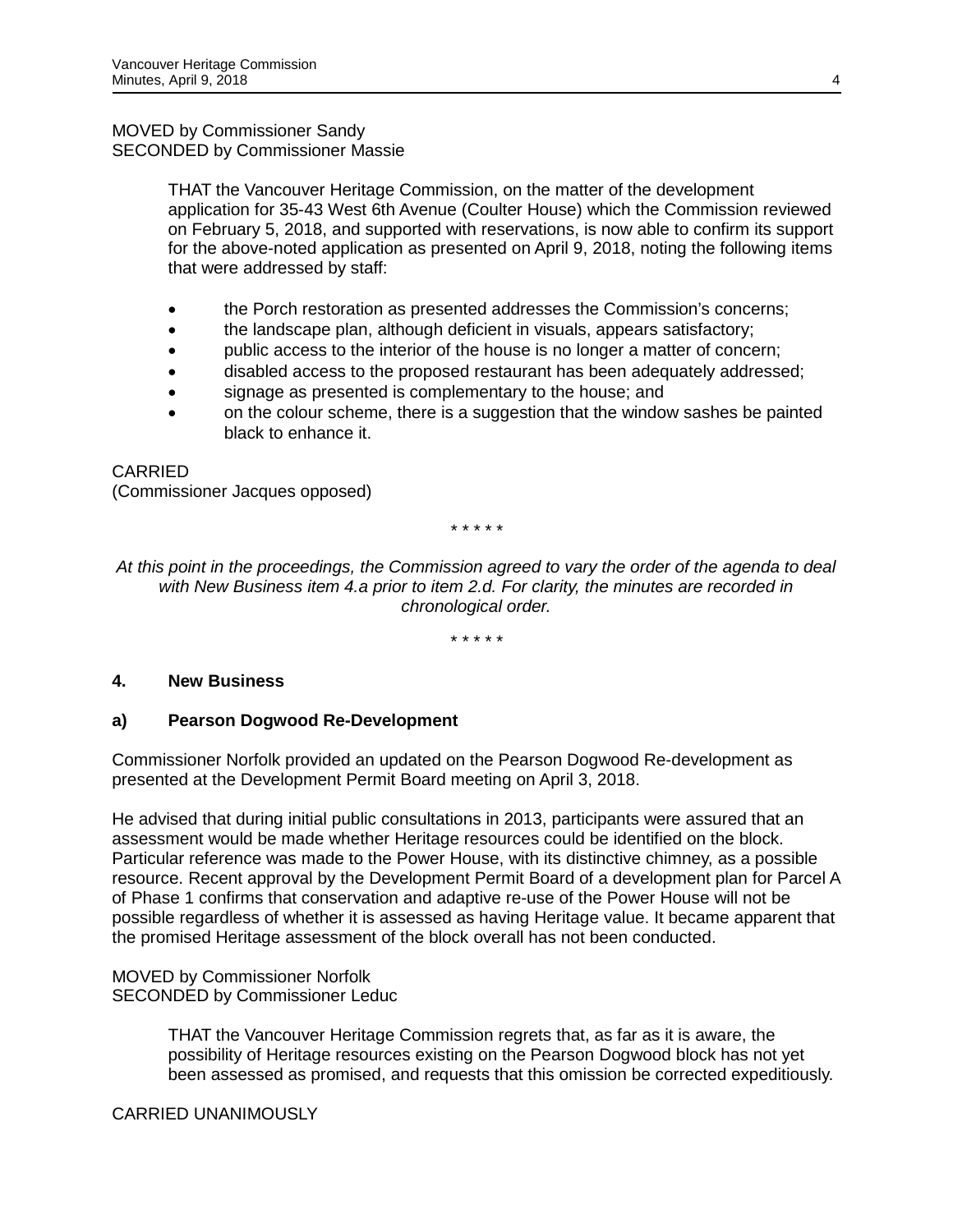# **2. Conservation Review**

### **d) 1853–1857 East 11th Avenue – Karme Residence VHR B Application: RZ-2017-00031**

Issues:

- Relocation and conversion of the Karme Residence
- Conservation Plan
- Staff: James Boldt, Planner II, Heritage Group Mateja Seaton, Planner II, Rezoning, Vancouver South
- Applicant: Shauna Bryce, Project Manager David Dove, Architect

Staff and the applicant reviewed the application and responded to questions.

## MOVED by Commissioner Leduc SECONDED by Commissioner Norfolk

THAT the Vancouver Heritage Commission supports the project to rehabilitate the Karme Residence at 1853-1857 East 11th Avenue, including its relocation to the northeast corner of the site, as part of the construction of market rental and strata units under the Grandview-Woodland Community Plan's provision for the Commercial-Broadway Station Precinct Residential Area, noting the following:

- the Commission has not received a Heritage Conservation Plan for the house and would like to review one before giving the project its final approval; and
- the Commission requests design development on the window treatment on the lane side of the heritage house to make it more compatible with historic precedents.

CARRIED UNANIMOUSLY

# **3. Statement of Significance**

Staff reviewed the report from the Statement of Significance and Vancouver Heritage Register Subcommittee meeting held March 5, 2018, and responded to questions.

MOVED by Commissioner Norfolk SECONDED by Commissioner Massie

- A. THAT the Vancouver Heritage Commission supports adding the following building to the Vancouver Heritage Register as an A-listing:
	- 650 Richards Street Holy Rosary Manse.
- B. THAT the Vancouver Heritage Commission supports adding the following building to the Vancouver Heritage Register as a C-listing:
	- 650 Richards Street Holy Rosary Hall.